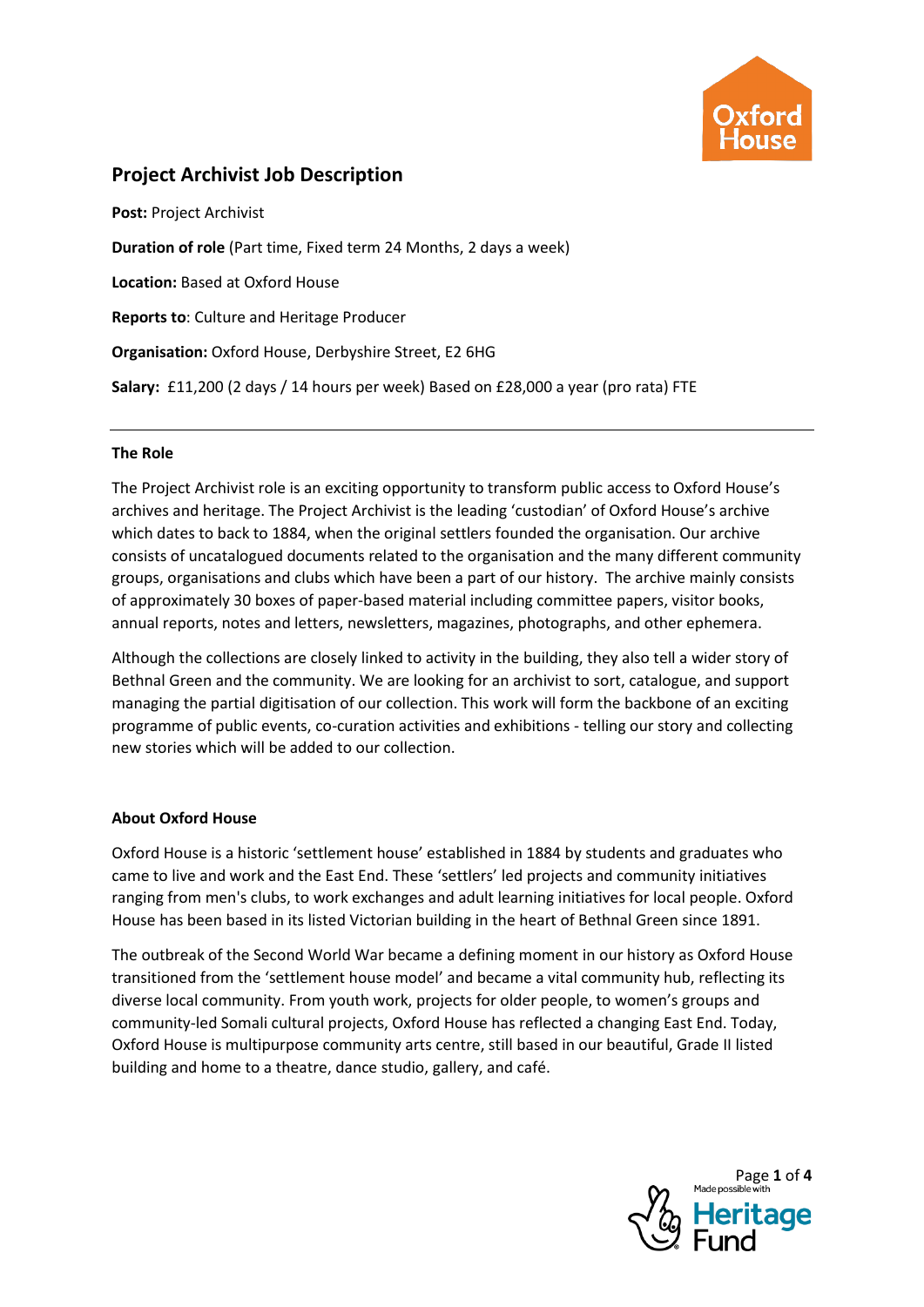

### **The Project:**

'Through the Lens: Women Pioneers, Youth Social Action and Celebrating our Somali Community' is a new National Heritage Lottery Funded two-year project. It will explore Oxford House's diverse post-war history through the experiences of three local communities: women, young people, and the Somali community. Our archives will be a catalyst for open research, skills development, and unexpected artistic collaborations. We will:

- 1. Make OH's onsite archive publicly accessible. New research, archive open days, memory collection, heritage exhibition and a new festival; led by heritage professionals, trainees, and volunteers with public participation at its core.
- 2. Reveal hidden stories of women at OH. Our early 1940's women 'settlers' will inspire an exciting intergenerational takeover project, led by local girls, linking stories past and present.
- 3. Reveal the untold stories of OH's ground-breaking youth work. It will explore 1970s antifascism, youth subcultures, and working-class activism connecting local schools with contemporary discussions through films, local walking tours, takeover events, and artistic commissions
- 4. Platform Somali artists and makers through an innovative pop-up 'Somali Arts Café linking our heritage past and present in partnership with this community.
- 5. Transforming our gallery space into an improved flexible education and creative space for these projects and beyond.

#### **Responsibilities:**

- Sorting, cataloguing, and rehousing the archive, leading basic conservation and preservation work when needed.
- Advising and supporting in developing and maintaining 'best practice standards in archival care.
- Leading 're-boxing' and preparation of material for onsite restorage and digitisation.
- To support in digitisation project working with external digitisation company and web developers including creating a project workflow plan.
- To carry out research for heritage exhibitions, talks and participatory events.
- To develop a basic 'collections policy' outlining future collecting and simple archiving procedures for organisational maintenance.
- To comply with all legislation including GDPR and IP for this project liaising with external partners including Tower Hamlets Archive if needed.
- To support in recording 12 new oral histories, working with Heritage Producer and Heritage Participation Trainee.
- To support in developing Archive Open Days public heritage events aimed at engaging the community in our archives and heritage.
- Support in some public participation events
- To support in evaluation of the project.

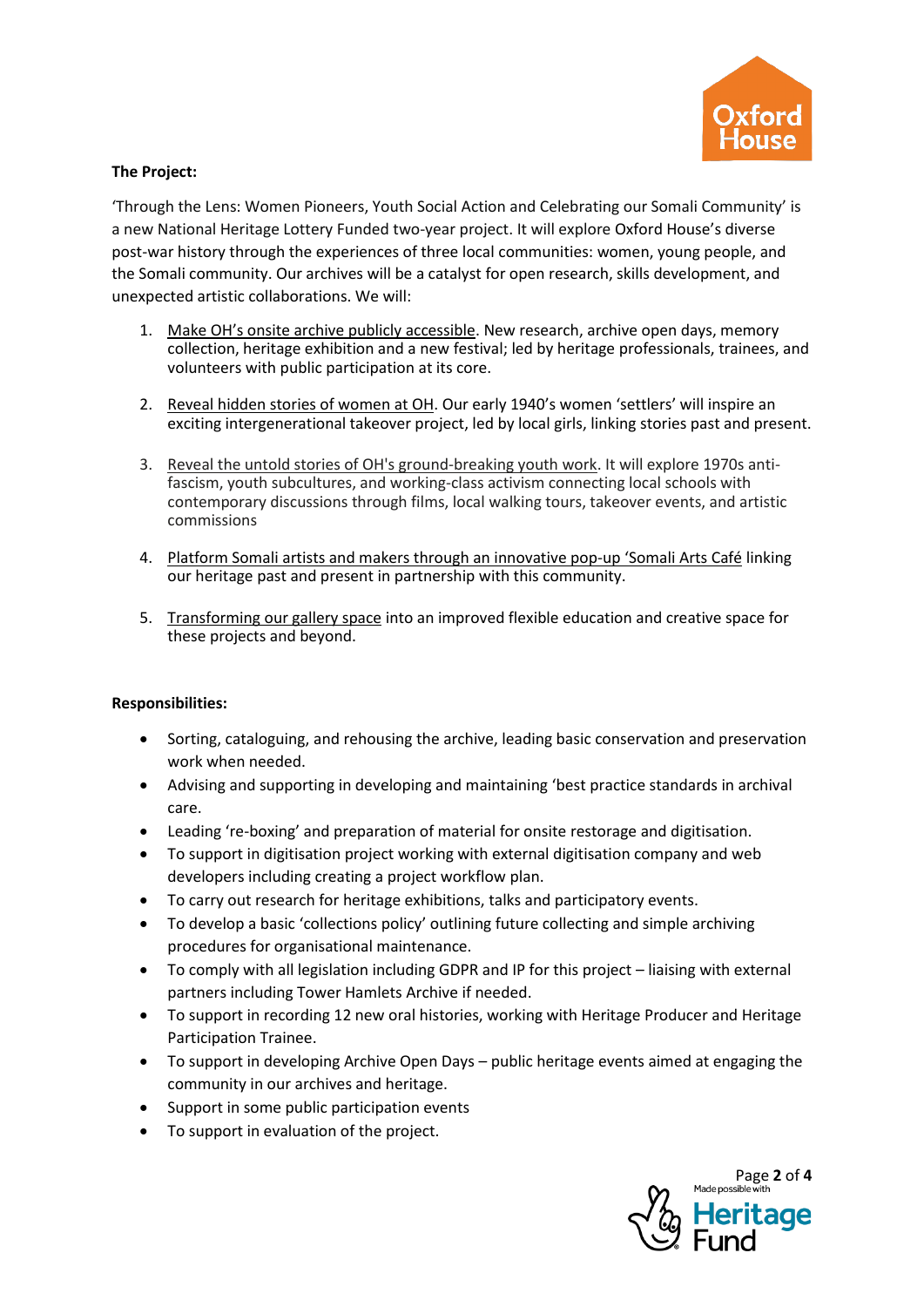

#### **Essential Skills and Experience**

- Qualified Archivist
- Experience of archives management, including implementing and developing digital systems.
- Experience with archival cataloguing software
- Experience of working in a previously uncatalogued archive collection
- Commitment to making archives and heritage learning accessible to all by working directly with members of the public using participatory and open approaches
- Organisational skills needed to work on a complex heritage participation project involving many different stakeholders
- Accredited qualification in Archive Management
- Experience and understanding of management software.
- Sound knowledge of GDPR, copyright and data protection legislation and practical application
- Excellent written and verbal communication
- Proactive attitude and ability to manage own workload
- Excellent organisational skills
- Positive and open attitude to learning and skills development
- Organised, ability to multitask and prioritise workload
- Excellent written communication skills with attention to detail
- Computer literacy including MS Office packages and Outlook

# **Equality and Diversity**

Oxford House is based in the heart of East London, and we want our staff and volunteers to reflect this. We actively value and encourage applicants from a range of backgrounds and lived experiences to apply for this role. We particularly welcome applicants from East London.

Oxford House (OH) strives to be an equal opportunities service provider and employer. OH, recognises that many groups of people within society suffer disadvantage, harassment, or discrimination in many aspects of their lives, thereby devaluing them and denying them their basic rights. OH, commits itself to combating such discrimination by seeking to extend within the organisation opportunities for people affected by disadvantage and discrimination. OH, recognises that many people have different lifestyles and responsibilities that make demands on them as carers for children, family, or partners.

OH, seeks to ensure equality & diversity throughout services, employment, and management by providing appropriate encouragement where necessary to enable all types of people to play an active role and advance within its structure. OH, seeks to raise awareness within the organisation and amongst members and users of the various forms of discrimination and to promote efforts to combat it. OH, will train all its staff and volunteers in equality & diversity to ensure that they are up to date with any new legislation. All forms of discrimination, abuse or harassment by staff will be regarded as disciplinary offences and dealt with in accordance with OH disciplinary procedures.